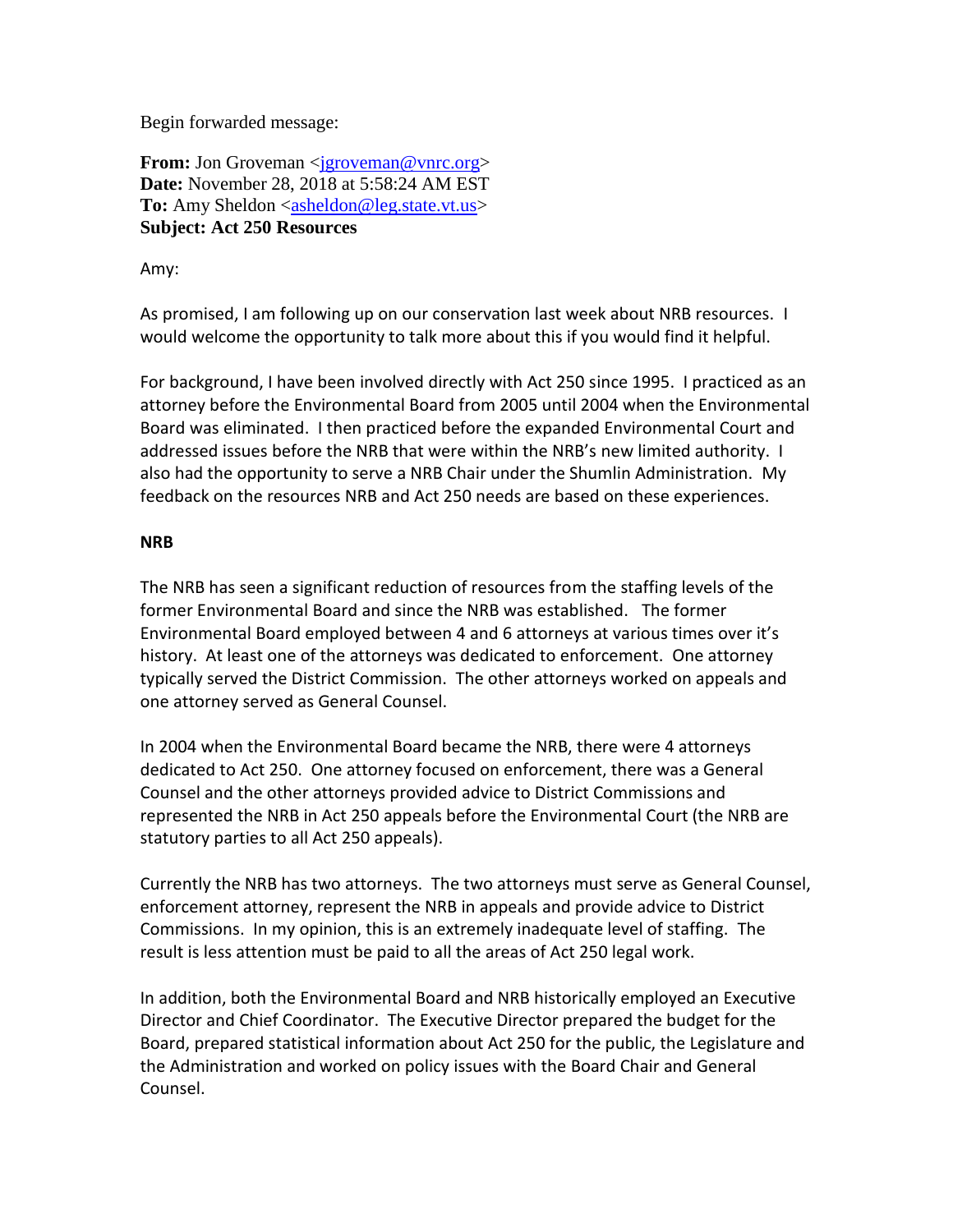The Chief Coordinator supervised the District Coordinators and, importantly, worked to trouble shoot issues that arose in the Districts and worked to create consistency between District decisions. Several years ago, the Chief Coordinator position was eliminated and the Executive Director was charged with fulfilling the role of both the Executive Director and Chief Coordinator. Needless to say, this is asking too much of the Executive Director.

As you know, VNRC's proposal is to address these staffing deficiencies, and deficiencies in the Act 250 appeals process, by moving Act 250 appeals from the Environmental Court to a Professional Board. Restoring a Board to hear Act 250 appeals and administer Act 250 would strengthen the connection between the Board and the District Commissions, restore the Board's role in setting Act 250 policy and justify a level of staffing more akin to the former Environmental Board to allow for Act 250 to fulfill the historic functions of the Board that have been reduced over the years.

## **District Commissions**

The District Commissions have also experienced reductions over the years. For example, when the District 5 Coordinator recently left his job, his position was not filled. Instead, a Coordinator from another District was asked to absorb additional responsibilities. Similarly when the District Coordinators in District 2 and 8 retired they were not replaced. My understanding is that the NRB did add a position they are calling a "roving" Coordinator to work at the NRB office and be deployed to Districts around the state that need help with workload.

The roving Coordinator is an interesting idea that could help add resources to District Commissions when needed. However, in my opinion it is not a substitute for the need for proper staffing levels in District Offices.

As noted in VNRC's Act 250 proposals, the Commission's need more resources to address Act 250 applications, not less. We suggested properly funding District Commission positions and recognizing the work that District Commission Chairs perform in moving applications through the process by paying the Chair a part-time salary rather than the \$50 per diem that all District Commissioners receive.

I hope this is helpful. You may want to reach out to Ed Stanak, April Hensel, and Lou Borie – all former Coordinators (and Lou was the Chief Coordinator and NRB Executive Director to get their feedback. Their e-mail addresses are [aprilhensel1@gmail.com,](mailto:aprilhensel1@gmail.com) [stanakvt@gmail.com,](mailto:stanakvt@gmail.com) [borie@madriver.com](mailto:borie@madriver.com)

Jon -- Jon Groveman